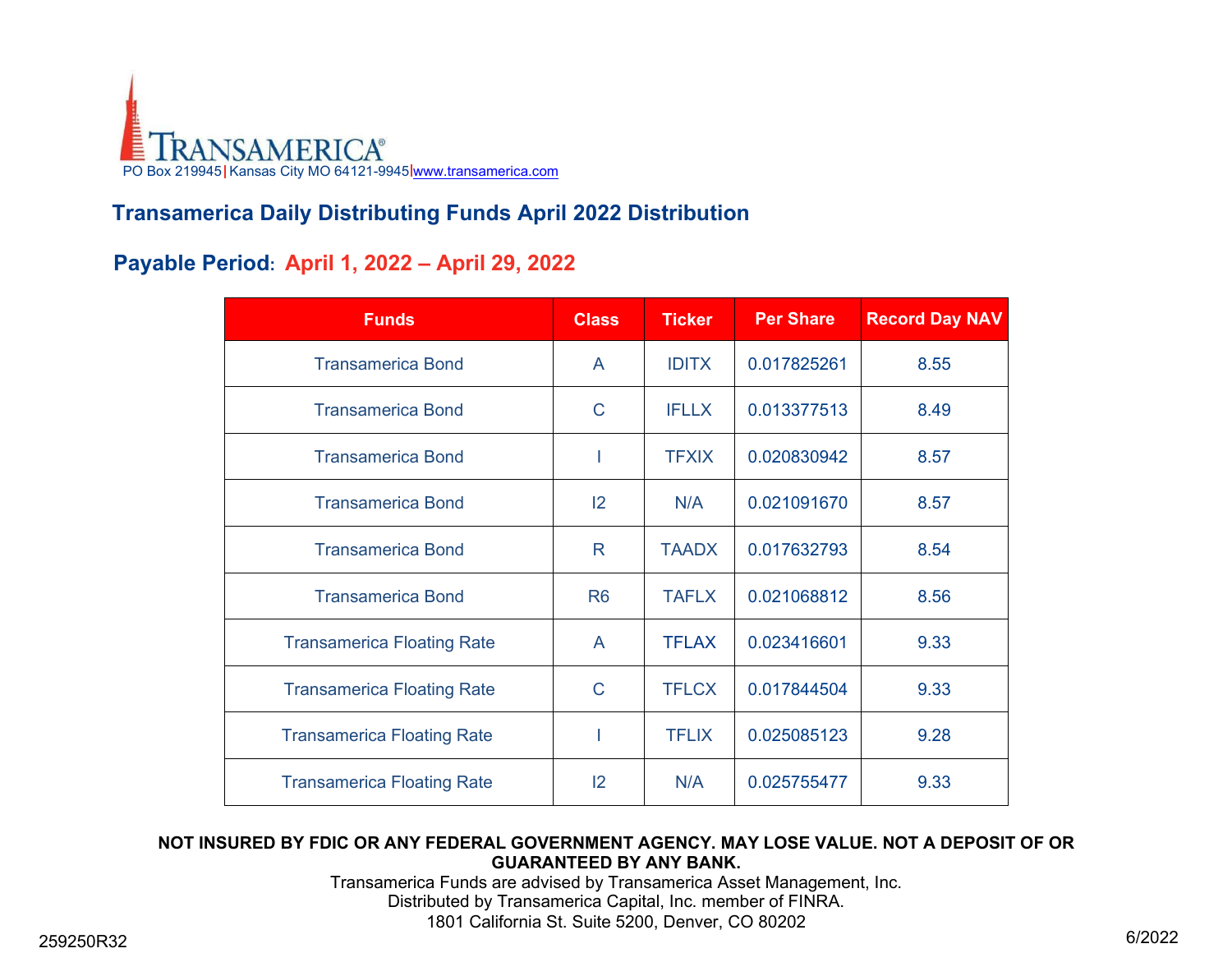| <b>Funds</b>                              | <b>Class</b>   | <b>Ticker</b> | <b>Per Share</b> | <b>Record Day NAV</b> |
|-------------------------------------------|----------------|---------------|------------------|-----------------------|
| <b>Transamerica Government Money Fund</b> | A              | <b>IATXX</b>  | 0.000012537      | 1.00                  |
| <b>Transamerica Government Money Fund</b> | $\mathsf{C}$   | <b>IMLXX</b>  | 0.000001305      | 1.00                  |
| <b>Transamerica Government Money Fund</b> | I.             | <b>TAMXX</b>  | 0.000008531      | 1.00                  |
| <b>Transamerica Government Money Fund</b> | 2              | N/A           | 0.000064080      | 1.00                  |
| <b>Transamerica Government Money Fund</b> | 13             | <b>TGTXX</b>  | 0.000063919      | 1.00                  |
| <b>Transamerica Government Money Fund</b> | R <sub>2</sub> | <b>TGRXX</b>  | 0.000000029      | 1.00                  |
| <b>Transamerica Government Money Fund</b> | R <sub>4</sub> | <b>TFGXX</b>  | 0.000108592      | 1.00                  |
| <b>Transamerica High Yield Bond</b>       | A              | <b>IHIYX</b>  | 0.031509076      | 8.31                  |
| <b>Transamerica High Yield Bond</b>       | $\mathsf C$    | <b>INCLX</b>  | 0.026672561      | 8.27                  |
| <b>Transamerica High Yield Bond</b>       |                | <b>TDHIX</b>  | 0.034632480      | 8.38                  |
| <b>Transamerica High Yield Bond</b>       | 12             | N/A           | 0.034767709      | 8.39                  |
| <b>Transamerica High Yield Bond</b>       | 3              | <b>TAHTX</b>  | 0.034759611      | 8.39                  |
| <b>Transamerica High Yield Bond</b>       | R              | <b>TAHRX</b>  | 0.031604801      | 8.39                  |
| <b>Transamerica High Yield Bond</b>       | R <sub>4</sub> | <b>TAHFX</b>  | 0.030925566      | 8.40                  |
| <b>Transamerica High Yield Bond</b>       | R <sub>6</sub> | <b>TAHBX</b>  | 0.034754243      | 8.39                  |

#### **NOT INSURED BY FDIC OR ANY FEDERAL GOVERNMENT AGENCY. MAY LOSE VALUE. NOT A DEPOSIT OF OR GUARANTEED BY ANY BANK.**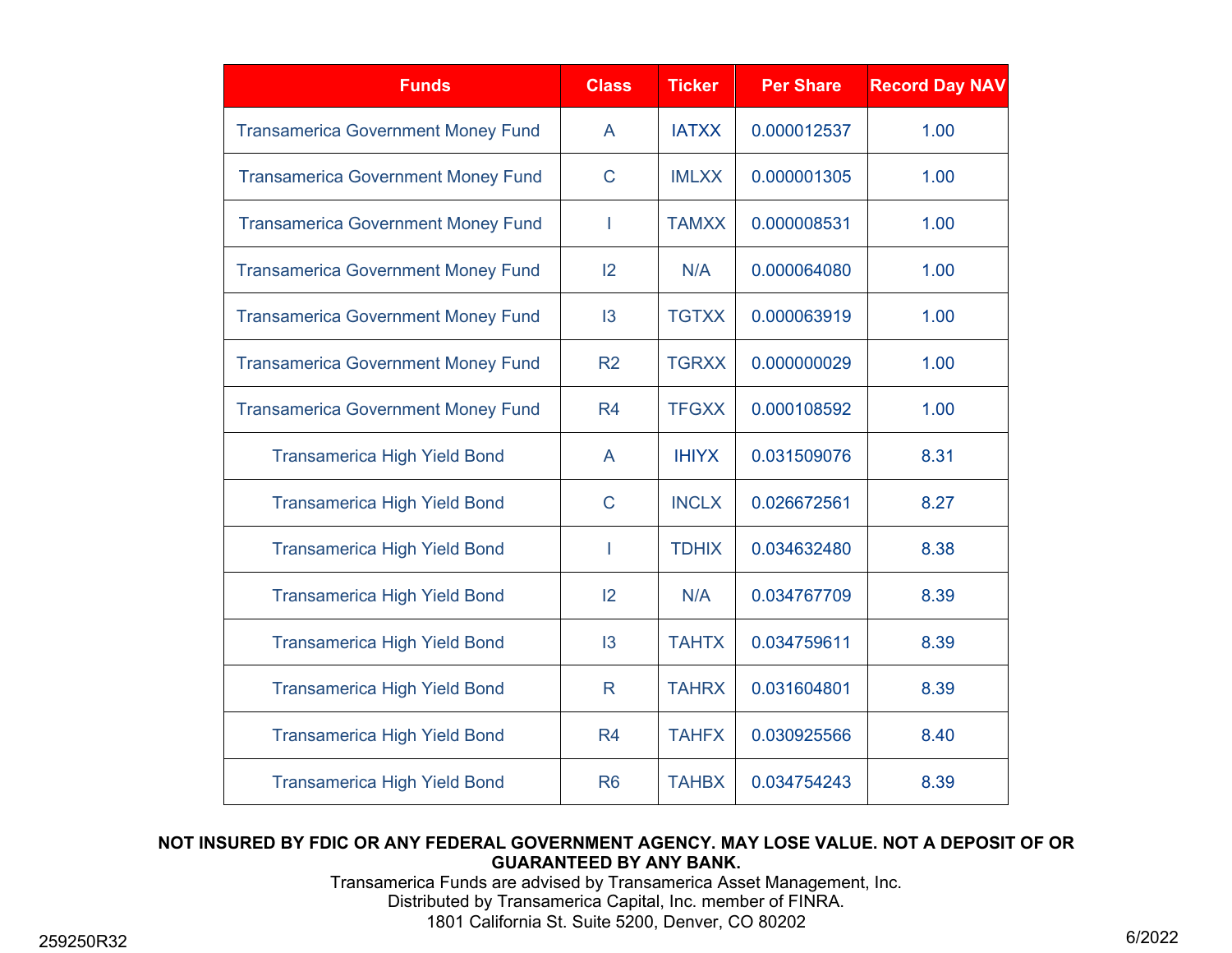| <b>Transamerica High Yield ESG</b>    | T              | <b>TAJEX</b> | 0.030451698 | 9.13  |
|---------------------------------------|----------------|--------------|-------------|-------|
| <b>Transamerica High Yield ESG</b>    | 2              | <b>TAKJX</b> | 0.030560926 | 9.13  |
| <b>Transamerica High Yield Muni</b>   | A              | <b>THAYX</b> | 0.028214882 | 10.81 |
| <b>Transamerica High Yield Muni</b>   | $\mathsf{C}$   | <b>THCYX</b> | 0.023074990 | 10.83 |
| <b>Transamerica High Yield Muni</b>   | ı              | <b>THYIX</b> | 0.029671582 | 10.81 |
| <b>Transamerica High Yield Muni</b>   | 2              | <b>THYTX</b> | 0.030214822 | 10.82 |
| <b>Transamerica Intermediate Muni</b> | $\mathsf{A}$   | <b>TAMUX</b> | 0.016282286 | 10.75 |
| Transamerica Intermediate Muni        | $\mathsf{C}$   | <b>TCMUX</b> | 0.010765364 | 10.73 |
| <b>Transamerica Intermediate Muni</b> | ı              | <b>TIMUX</b> | 0.017919221 | 10.80 |
| Transamerica Intermediate Muni        | 12             | <b>TIMTX</b> | 0.018348533 | 10.80 |
| Transamerica Short - Term Bond        | $\mathsf{A}$   | <b>ITAAX</b> | 0.010550893 | 9.94  |
| Transamerica Short - Term Bond        | $\mathsf{C}$   | <b>ITACX</b> | 0.004313803 | 9.92  |
| Transamerica Short - Term Bond        |                | <b>TSTIX</b> | 0.011960784 | 9.78  |
| Transamerica Short - Term Bond        | 2              | N/A          | 0.012738509 | 9.76  |
| Transamerica Short - Term Bond        | R <sub>6</sub> | <b>TASTX</b> | 0.012709799 | 9.77  |
| <b>Transamerica Sustainable Bond</b>  |                | <b>TAPKX</b> | 0.014411521 | 8.64  |

#### **NOT INSURED BY FDIC OR ANY FEDERAL GOVERNMENT AGENCY. MAY LOSE VALUE. NOT A DEPOSIT OF OR GUARANTEED BY ANY BANK.**